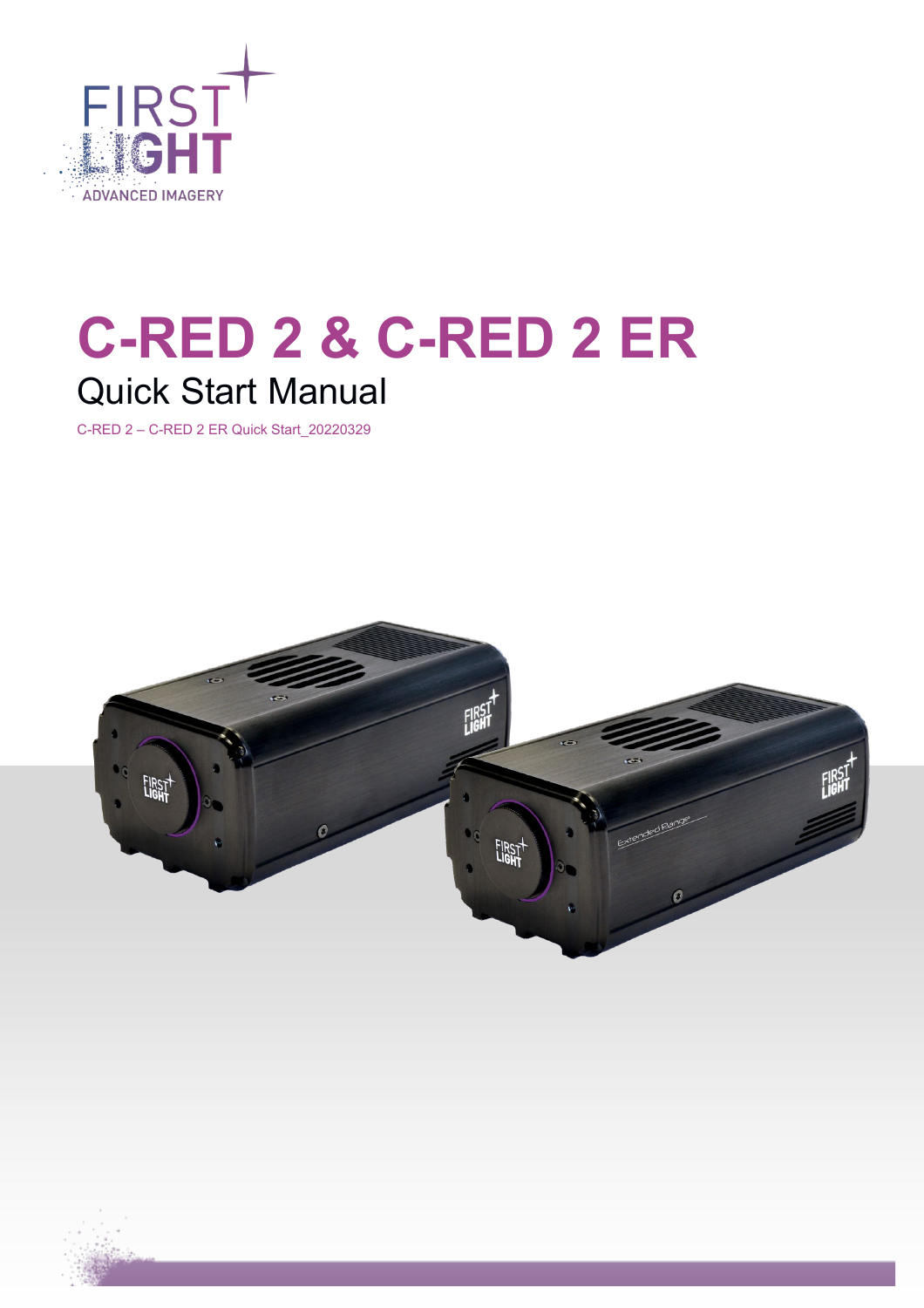

## Thank you for choosing a C-RED camera!

C-RED 2 and C-RED 2 ER features and performances are described in detail within their respective User Manual, that you can find on your USB key or on your First Light Library: [https://www.first-light](https://www.first-light-imaging.com/my-library/)[imaging.com/my-library/](https://www.first-light-imaging.com/my-library/) 

Please contact our support for any question at: [support@first-light.fr](mailto:support@first-light.fr)

# 1. WARNINGS

Your camera contains fragile components, handle it with care.

**Do not open the camera, your warranty will be void.** 

Always use the supplied power unit.



**Always follow the instructions of use.** 

# 2. SYMBOLS AND INDICATIONS

Please read this Quick Start guide and the following definitions carefully to understand the potential dangers and the precautions to take.

Please refer to the User Manual if a WARNING symbol is marked on the camera.

- $\epsilon$ The CE marking indicates the conformity of the camera to the European legislation
- $\overline{1}$ This pictogram indicates a direct current operation
- $\mathbb{T}$ This pictogram invites the user to refer to the instructions / user manual
	- This pictogram refers to indoor use
	- This pictogram refers to Protection class category 1
- **RoHS** This pictogram indicates that the product is compliant with the RoHS limitation

## 3. DISPOSAL



In case of disposal, do not throw your camera in waste disposal and send it back to First Light Imaging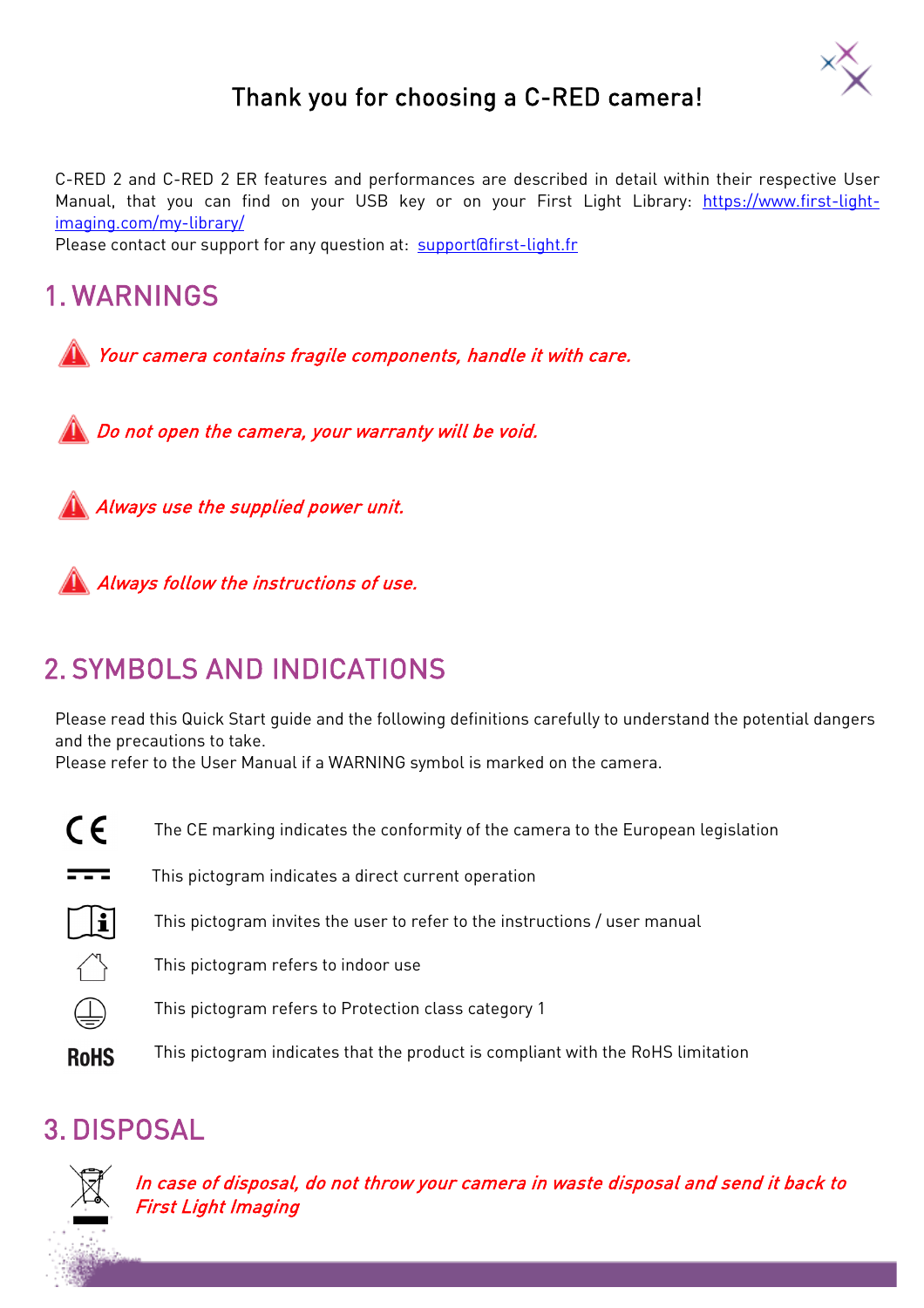# 4. WARNINGS



#### 4.1. General warnings

The equipment must be plugged on an electrical wiring compliant with the relevant standards in the country (in France: NFC 15-100). This wiring must be protected from overcurrent, overvoltage and ground defaults.

Equipments connected must be compliant with the EN 60950-1 Ed.2006 standard, or to their own standards.

The power cable plug serves as a disconnection device and should be easily accessible.

Do not place the equipment close to a heating source or a humidity source. Do not close the ventilation system to avoid any overheating.

The security of the system which integrates the equipment is the responsibility of the system assembler only.

For your safety, the equipment must be TURNED OFF AND UNPLUGGED before any technical intervention.

The security provided with this equipment is only guaranteed with a use in accordance with the specified purpose. Only use the provided (XPPower, model AJM90PS12) power supply.

The use of a Polymer Lithium battery involves fire hazard which can seriously harm goods and persons. The user fully agrees to accept the risks and responsibility.

The manufacturer and the distributor cannot be held responsible for any damage to goods and persons as they cannot control the proper use of the battery (charge, discharge, storage).

IMPORTANT NOTE: For Switzerland: the annex 4.10 of the SR 814.013 standard is applicable to batteries.

# 5. TECHNICAL AND OPERATIONAL SPECIFICATIONS

| Power requirements           | Voltage                                      | 100 - 240 VAC                          |
|------------------------------|----------------------------------------------|----------------------------------------|
|                              | Frequency                                    | $50 - 60$ Hz                           |
|                              | Current                                      | $1.5 A - 0.6 A$                        |
| <b>Dimensions</b>            | Length                                       | $143 \text{ mm}$                       |
|                              | Width                                        | 74.91 mm                               |
|                              | Height                                       | $55 \, \mathrm{mm}$                    |
| Operation conditions         | Maximum temperature (case)<br>$55^{\circ}$ C |                                        |
| (non-condensing              | $-5^{\circ}$ C<br>Minimum temperature        |                                        |
| condition)                   | Humidity                                     | 0% to 80 %*                            |
| Storage conditions           | Maximum temperature                          | $50^{\circ}$ C                         |
|                              | Minimum temperature                          | $-40^{\circ}$ C                        |
| Cooling Fluid<br>Temperature | Maximum cooling fluid T°                     | $35^{\circ}$ C                         |
|                              | Minimum cooling fluid T°                     | Dew point of the room<br>(recommended) |
| Pressure                     | Absolute pressure                            | 500 mbar** to 2 bar                    |

\* If the camera uses liquid cooling, be careful to the dew point.

\*\* First Light Imaging recommends using liquid cooling for pressure lower than 1 bar.

Dew point: Please use the cooling fluid at a temperature above the dew point. If the dew point is unknown, use a cooling fluid at a temperature which is not below the room temperature.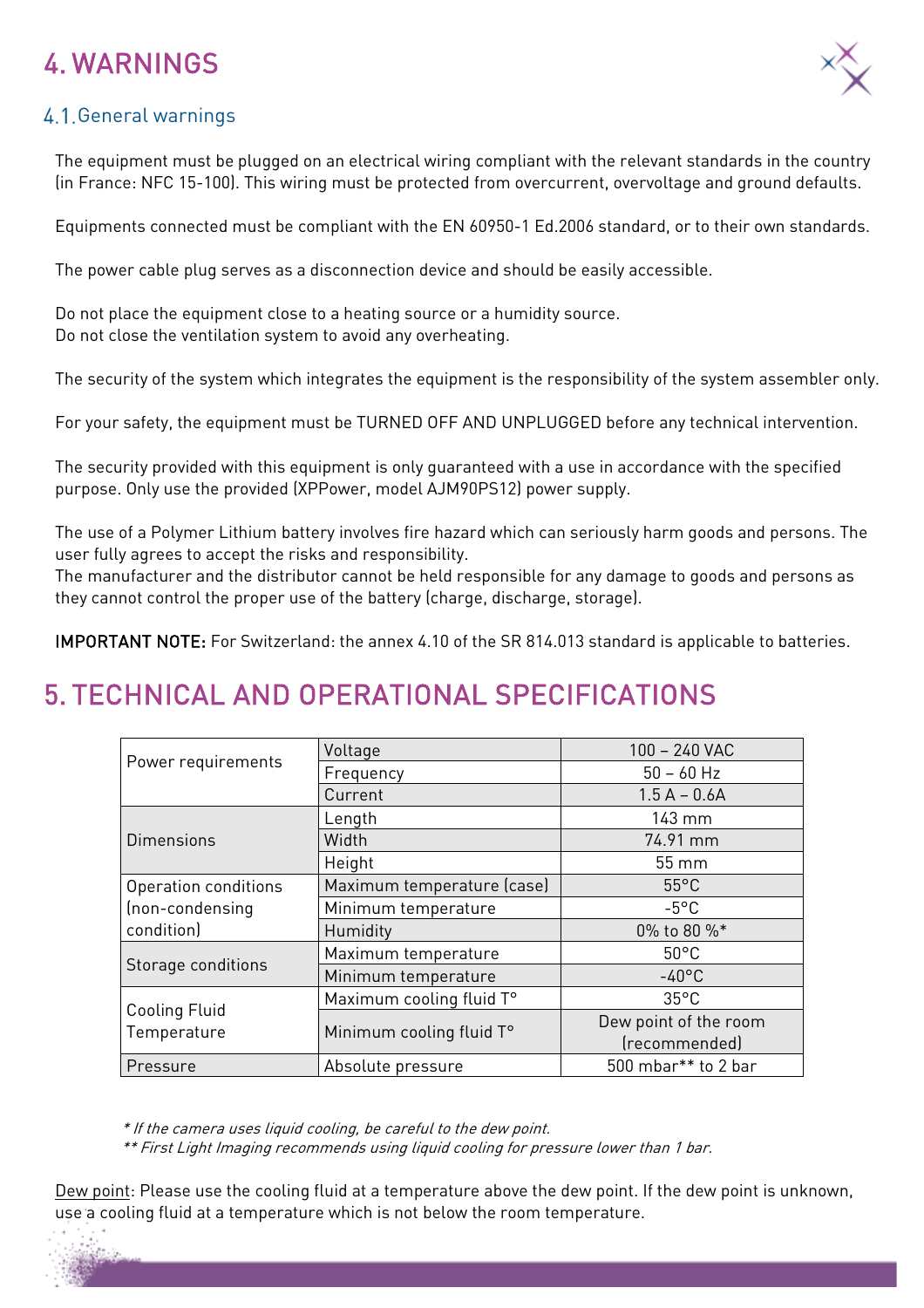# 6. CONTENTS OF PACKAGE\*



## C-RED 2 / C-RED 2 ER Camera Pack

| Item name                                              | Quantity       | Picture |
|--------------------------------------------------------|----------------|---------|
| Camera                                                 |                |         |
| Power supply                                           |                |         |
| Power cable                                            |                |         |
| USB-C to USB-A cable                                   |                |         |
| Quick coupling set                                     | $\overline{2}$ |         |
| USB key with User manual + Demo software + Test report |                |         |
| Quick start Manual                                     |                |         |

## **6.2. Accessories**

Please note that accessories can be ordered separately. Please contact your sales representative for details and pricing of our different accessory packs.

| Item name                                | Quantity | Picture |
|------------------------------------------|----------|---------|
| M6 Adapter with 1 kit x screws           |          |         |
| LEMO male connectors for synchronization | 2        |         |
| Industrial USB cable (2, 3 or 5m length) |          |         |

\* Items may differ from pictures.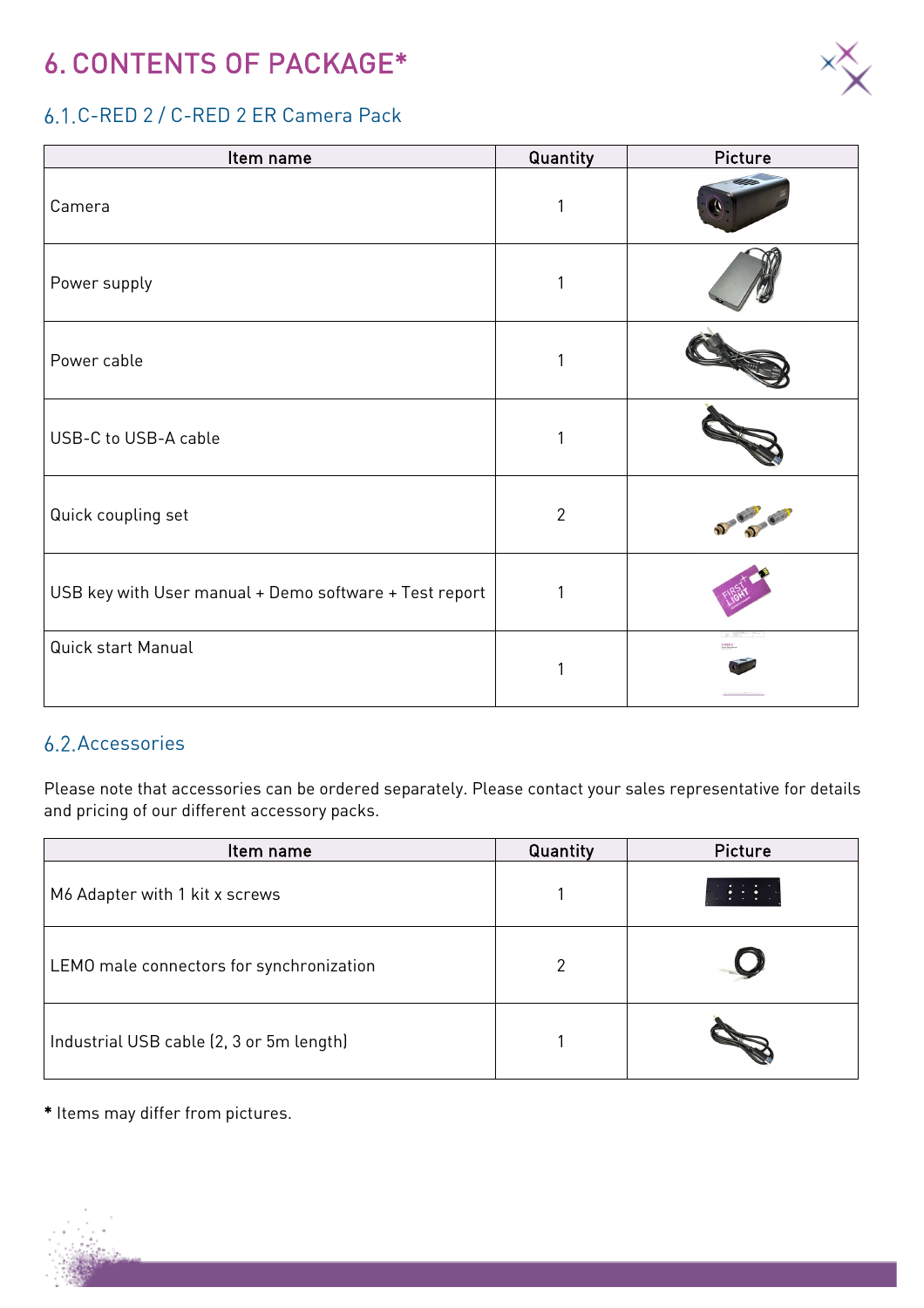# 7. CAMERA DESCRIPTION AND START UP



Please refer to the following figure and follow the order listed below, before connecting your camera:



## 7.1. Cooling (1)

The camera can be air cooled or liquid cooled (no liquid nitrogen). By default, the camera activates its fan.

Air cooling allows to cool the detector down to nominal -15°C with a maximum room temperature of 35°C. Air cooling is ensured by the fan, and the fan speed can be controlled in automatic mode or manual mode.

With the following conditions liquid cooling (1) allows to cool the detector down to nominal -40°C (for C-RED 2 and C-RED 2 ER 1.9 $\mu$ m) or – 55°C (for C-RED 2 ER 2.2 $\mu$ m).

Water cooling with water at 35°C requires the fan to run a little bit, even at minimum speed.

| <b>Cooling System Parameters</b> | Value                                                     |  |
|----------------------------------|-----------------------------------------------------------|--|
| Flow rate                        | $\geqslant 0.5$ L/min                                     |  |
| Pressure                         | 10 bar max                                                |  |
| Liquid Temperature               | 35°C max                                                  |  |
| <b>Approved Fluids</b>           | Ethylen Glycol aqueous solution (Max concentration: 50%)  |  |
|                                  | Distilled water or deionized water (Min temperature 10°C) |  |
| Cooling capacity                 | 100 W minimum                                             |  |

Heat is evacuated by circulating a cooling fluid through two ports (G1/8 thread). To fasten your connectors, First Light Imaging recommends using Loctite 577 thread sealant. The cooling hoses can be fastened in any order.

## When connecting the cooling unit, please make sure that there is no water spraying on the connectors or the camera

After turning on the cooling unit, please check that no leaks are visible.

First Light Imaging recommends turning on the cooling BEFORE turning on the camera.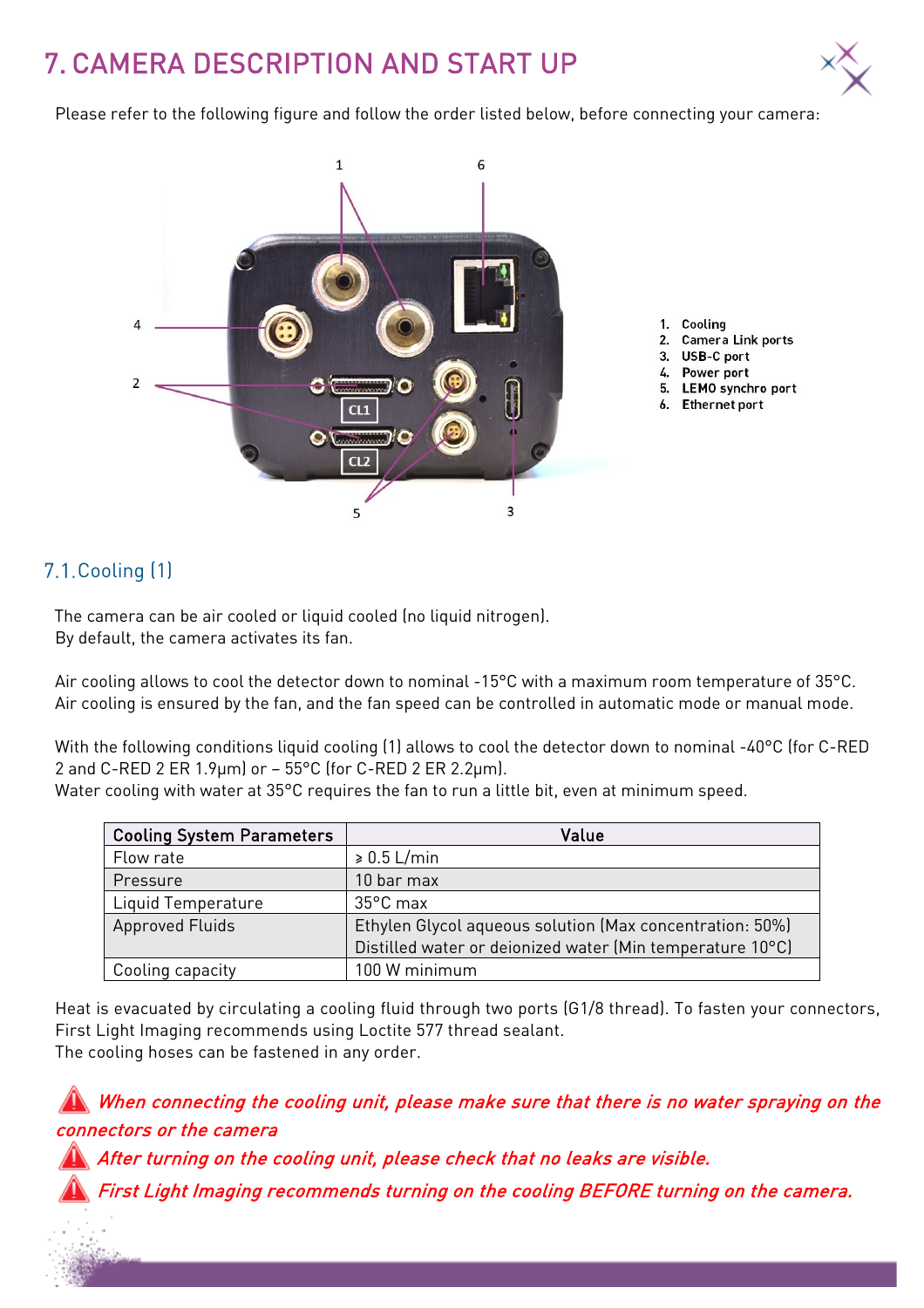## 7.2. Data connection



The camera can operate either with Camera Link® or USB-3.1 Gen 1.

#### $7.2.1.$ Camera Link® connection (2)

The camera is compliant with Camera Link® Full and requires two data cables with male SDR-26 Mini Camera Link® connectors.

The Camera Link® plugs are numbered: CL1 is on top, CL2 is below.

The Camera Link® connectors can be plugged and fastened in any order but reversing the order will prevent camera operation. The Camera Link® connections can be plugged or unplugged either if the camera is ON or OFF.

Please install the demo software for the acquisition board which is provided on the USB key.

Please note that our cameras have been developed and tested with specific grabbers that we highly recommend using. Please refer to the demo software manual. List of tested recommended grabbers:

- MATROX Radient eV-cl full (drivers available for linux and windows)
- DALSA/TELEDYNE X64 Xcelera-CL (drivers available for windows only)
- EDT visionLink F4 (drivers available for linux and windows) (NEW)

#### $7.2.2.$ USB connection (3)

The camera only supports USB-3.1 Gen 1 connection. The USB-3 interface requires a standard USB-C connector.

## To use the camera USB connection, please use a windows 10 OS.

Also before using USB-3.1 Gen 1 connection, the camera's USB-3.1 Gen 1 drivers must be installed on the PC. Please refer to the demo software manual.

#### 7.3. Power supply connection (4)

Please plug firstly the provided power supply LEMO cable to the back of the camera (4), then connect it to the line plug.

## First Light Imaging recommends turning the cooling system on BEFORE turning on the camera.

#### 7.4. Synchro connection (5) and Ethernet connection (6)

Please refer to the User Manual.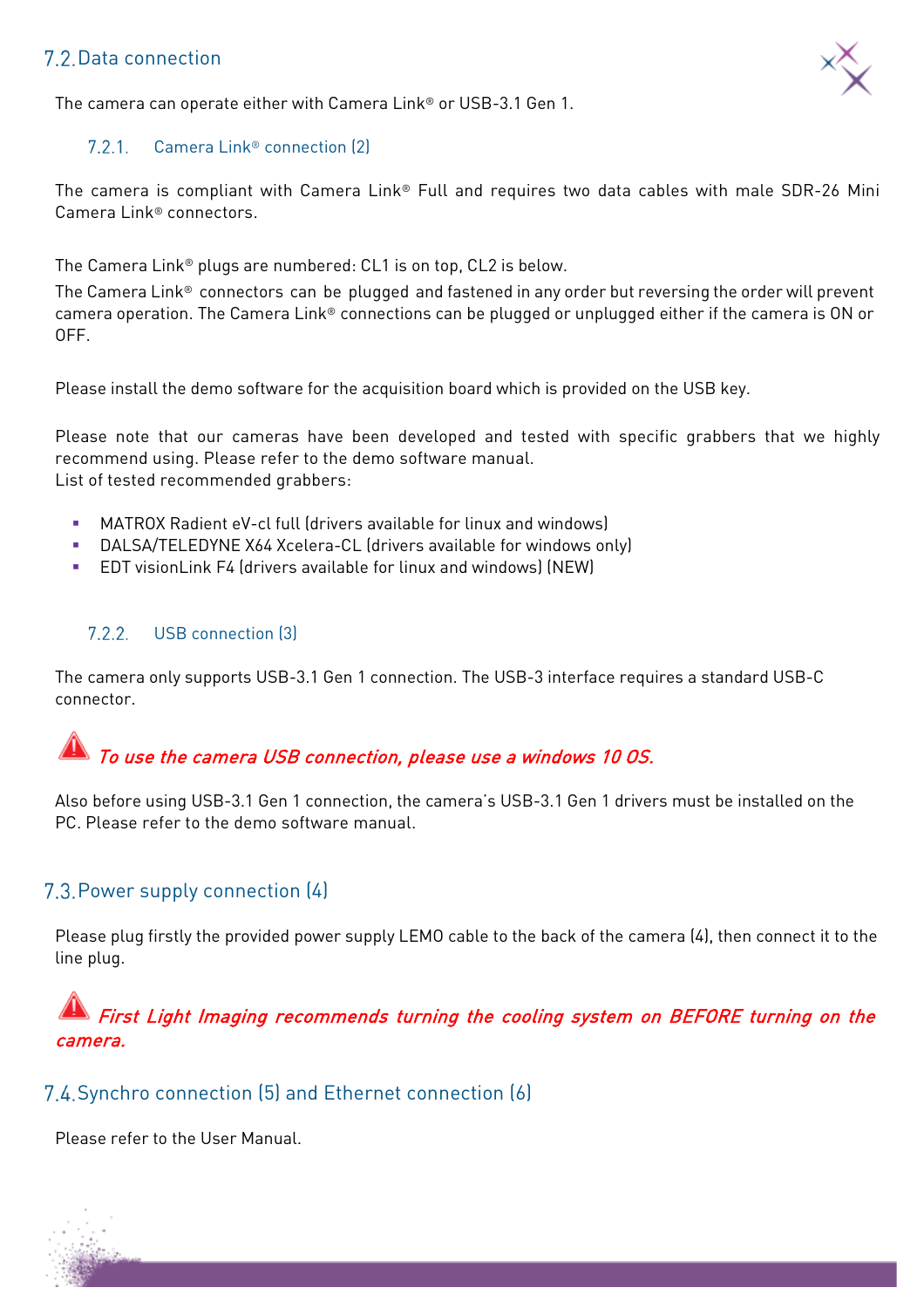# 8. POWERING UP/DOWN

#### 8.1 Power ON:

When the power LEMO is connected to the camera, and the power supply to the line plug, the camera is ON.

#### 8.2 Power OFF:

Please use the CLI command "shutdown" from a simple terminal before turning off the camera. First unplug the power supply from the line plug, then unplug the LEMO cable from the camera.

# 9. CAMERA CONTROL

#### 9.1. First Light Imaging Graphical User Interface software

The Graphical User Interface (GUI) demo software is provided in the USB key supplied with the C-BLUE One camera, or available in Your Library on the website. It is a dedicated interface developed by First Light Imaging which allows to control almost all the parameters of the camera. Please refer to the GUI user manual.

#### 9.2. Software Development Kit

A Software Development Kit (SDK) is also provided with your camera.

It will allow developers to code their own interface to control the camera. The source code of a demo software is provided in C/C++, and additional example codes are provided in several languages. Please refer to the SDK User Manual.

#### 9.3. Camera status

Once the camera is properly powered up the system boots and the camera is ready to operate. A white or purple diode signal, visible through the camera's body holes, confirms the operability.

| Camera status            | Led color | <b>Description</b>                                                                                                                                                             |
|--------------------------|-----------|--------------------------------------------------------------------------------------------------------------------------------------------------------------------------------|
| Configuring              |           | Camera starting                                                                                                                                                                |
| Operational              |           | Camera configuration is applied                                                                                                                                                |
| Operational (cooling)    |           | Camera is cooling down                                                                                                                                                         |
| Operational (cold)       |           | Camera has reached target temperature                                                                                                                                          |
| Operational (throttling) |           | Purple double blink: Because of temperature<br>environment, the camera can't reach the set point and is<br>limiting itself to the lower possible temperature                   |
| Safe                     |           | Red double blink: The camera detects an error. The<br>detector is turned off. To be able to reuse the camera, you<br>must restart it.                                          |
| Prevsafe                 |           | When you restart the camera after a safe state, the<br>camera will be stopped in prevsafe state. You have to use<br>the <b>continue</b> command to resume the camera starting. |
| Locked                   |           | The camera detects a critical error. The camera is<br>unusable, please contact First Light Imaging for support.                                                                |
| Safe (rescue FW)         |           | Orange double blink: Recovery Software mode: the<br>camera needs a new firmware. The camera is unusable.<br>Please contact First Light Imaging for support.                    |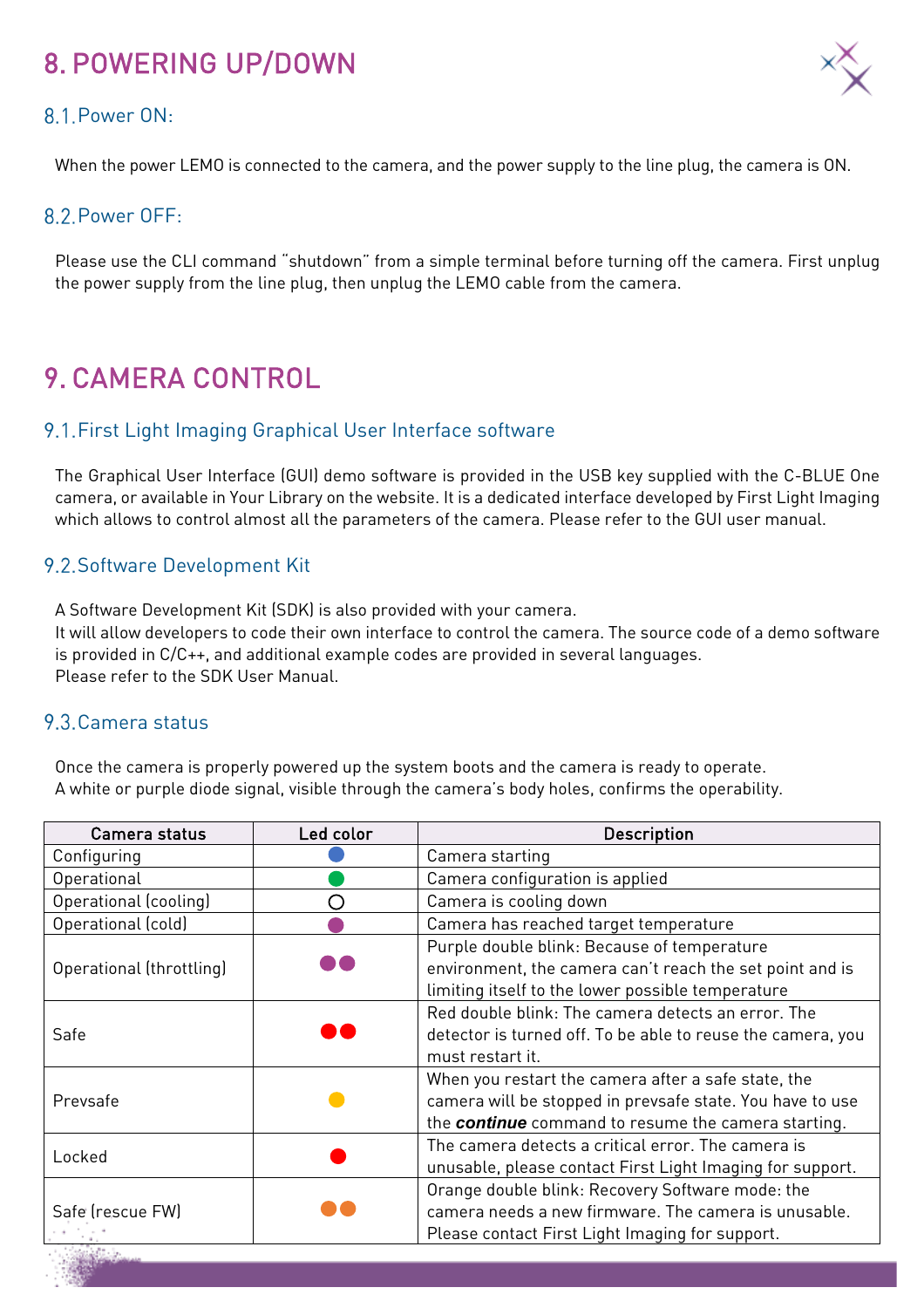# 10. C-RED 2 OPERATION



By default, the camera operates in CDS mode. C-RED 2 can also operate in IMRO mode. The camera can operate in full frame or in cropping mode.

#### 10.1. Integration/readout function

The acquisition speed can be set to any value from 0.001 to 600 fps. The integration time can also be set. The integration time range is  $[50\mu s - 1/fps]$  \*

\*For integration time below 50µs, please contact First Light Imaging at [support@first-light.fr](mailto:support@first-light.fr) 

#### 10.2. Sensitivity scale mode

Signal can be integrated in low, medium or high gain corresponding to high, medium and small integration capacity, respectively.

The modification of the integration capacity impacts the dynamic of the signal and thus implies a change of the noise level.

#### 10.3. Bad Pixel Correction

Bad pixel correction can be done on-the-fly by the camera.

When enabled, bad pixel correction is the first correction applied on pixel values received from the sensor. The bad pixels' value is replaced by the mean value of the adjacent pixels.

#### Bias/Flat Correction

Bias/Flat correction can be done on the fly by the camera. Flat and Bias correction files can be computed automatically by the camera Alternatively, custom correction files can be uploaded to the camera using serial connection (either USB or CL).

To apply the image corrections: first, build the bias file and apply it, then, build the flat file and apply it.

Please refer to the software demo user manual for further details.

## 11. C-RED 2 ER OPERATION

C-RED 2 ER operates in CDS mode. The camera can operate in full frame or in cropping mode.

#### 11.1. Integration/readout function

The acquisition speed can be set to any value from 0.001 to 600 fps. The integration time can also be set. The integration time range is [50µs\* - ~1/fps]

\* For integration time below 50µs, please contact First Light Imaging at [support@first-light.fr](mailto:support@first-light.fr) 

#### 11.2. Sensitivity scale mode

Signal can be integrated in low or medium gain corresponding to high, medium and low capacity, respectively.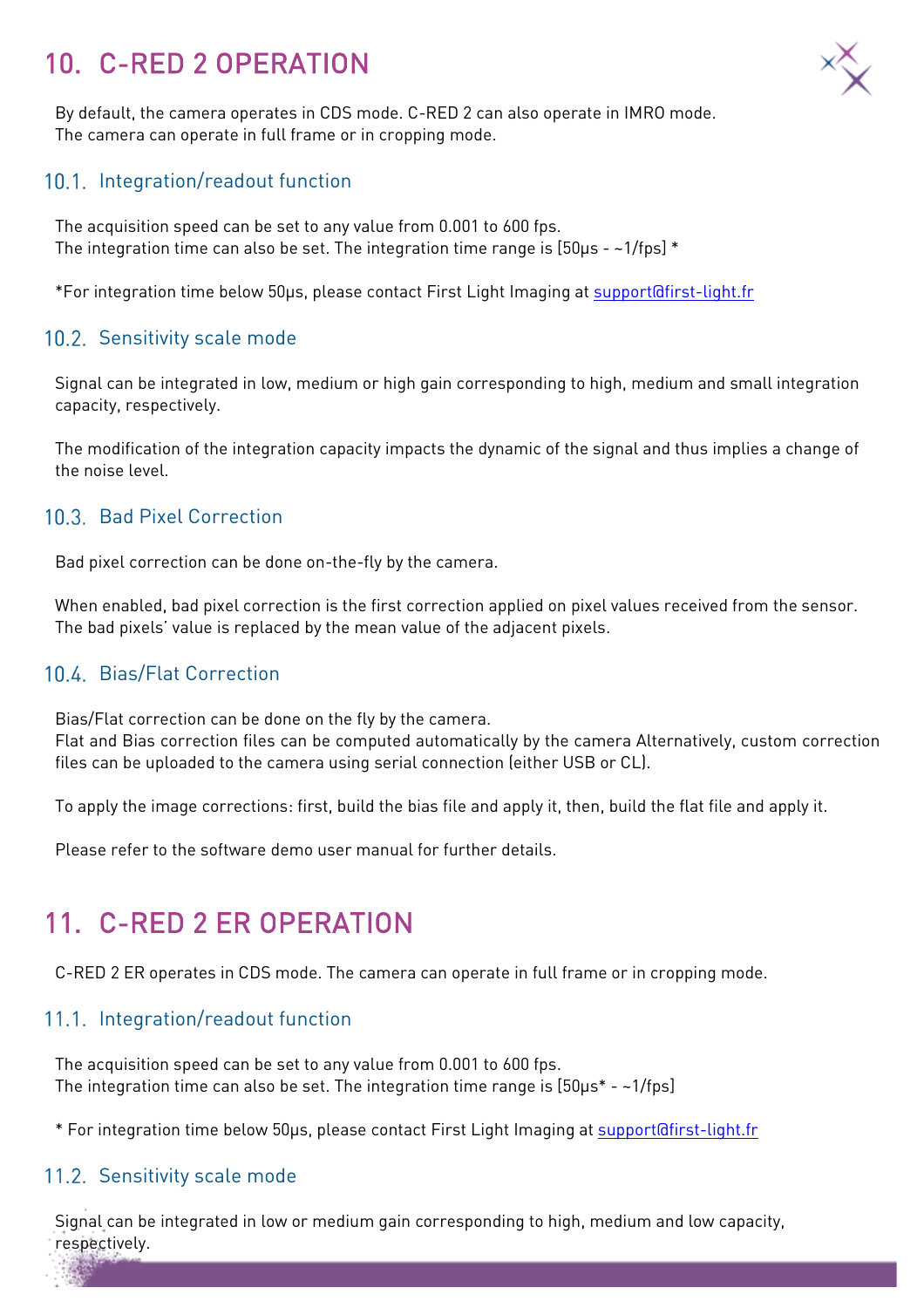The modification of the integration capacity impacts the dynamic of the signal and thus implies a change the noise level.

## 11.3. Bad Pixel Correction

Bad pixel correction can be done on the fly by the camera.

When enabled, bad pixel correction is the first correction applied on pixel values received from the sensor. The bad pixels' value is replaced by the mean value of the adjacent pixels.

#### 11.4. Bias Correction

Bias correction can be done on the fly by the camera.

The bias correction file can be computed automatically by the camera. Alternatively, custom correction files can be uploaded to the camera using serial connection (either USB or CL).

When enabled, bias correction is the second correction applied on pixel values received from the sensor.

#### 11.5. Factory correction (C-RED 2 ER 2.2 µm)

Factory correction can be done on-the-fly by the camera. This feature is only available for C-RED 2 ER 2.2µm. The correction file is loaded in the camera during the calibration of the camera, in factory. It enables the compensation of the extended range artefacts. Bias correction should be applied prior to the factory correction.

When enabled, factory correction is the third correction applied on pixel values received from the sensor. It is recommended to use bad pixel, bias and factory corrections when employing C-RED 2 ER 2.2µm.

#### 11.6. Flat Correction

Flat correction can be done on the fly by the camera.

The flat correction file can be computed automatically by the camera. Alternatively, custom correction files can be uploaded to the camera using serial connection (either USB or CL).

When enabled, flat correction is the fourth correction applied on pixel values received from the sensor.

Please refer to the software demo user manual for further details.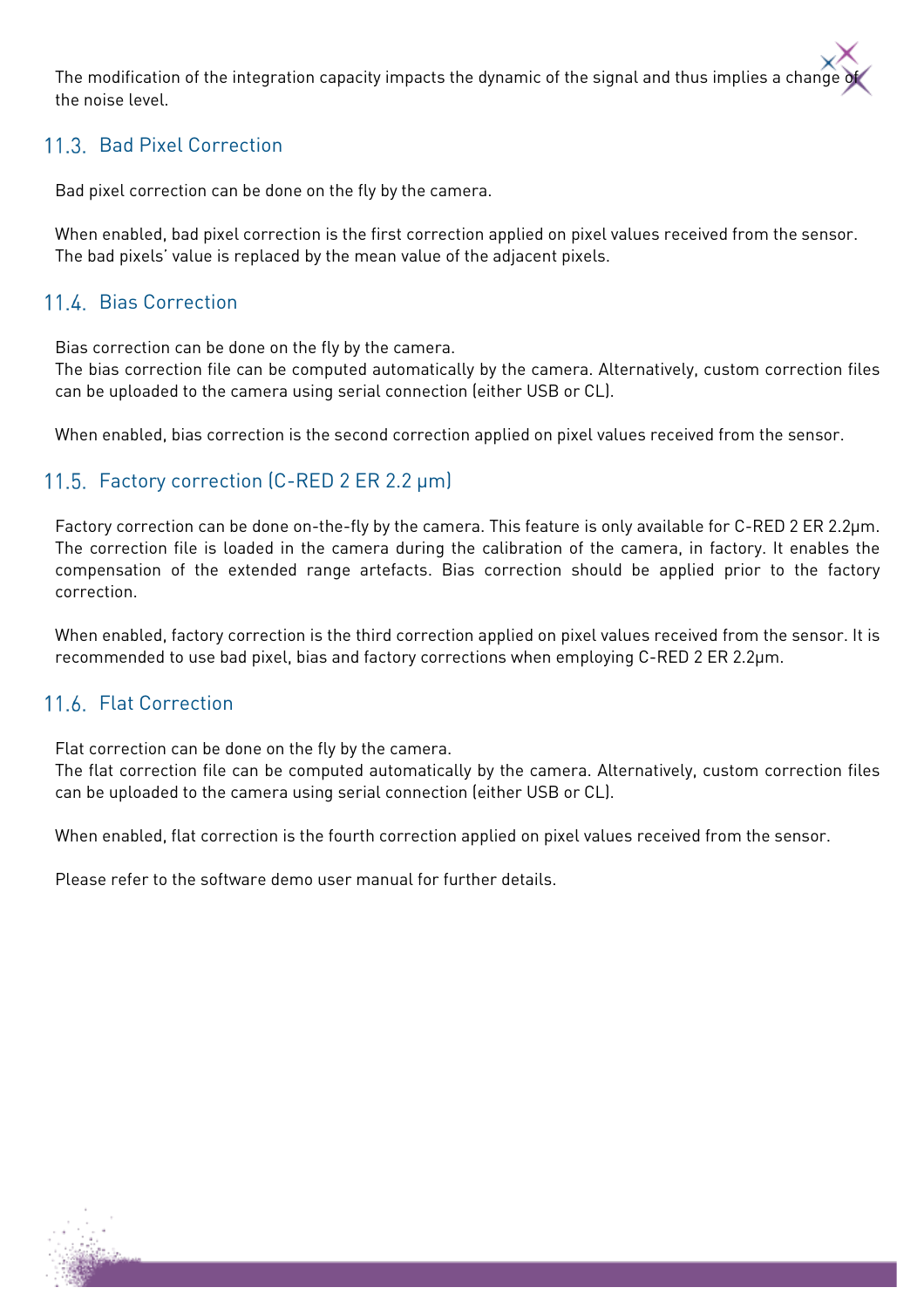# 12. PRECAUTIONS



C-RED 2 and C-RED 2 ER are high end scientific instruments and should not be exposed to shocks, extreme temperatures, humidity, dusty environment, and static shocks.

Any electronic equipment that is connected to C-RED 2 or C-RED 2 ER should be fitted with appropriate protection on all power lines.

Any connected equipment should be powered off before removing any connection between the computer and C-RED 2 or C-RED 2 ER.

## Please make sure to respect the voltage requirements for synchro signals – please refer to the User Manual of your C-RED 2 camera.

## 13. MAINTENANCE

#### 13.1. Cleaning of window

Never use an unclean cloth to wipe the window of the camera. The window should be cleaned with a dry and soft cloth. You can also use a clean cloth dampened with ethanol and gently wipe the window. Please avoid touching the window.

#### 13.2. Storage

When not in use, please store your camera in a dry place, in its box.

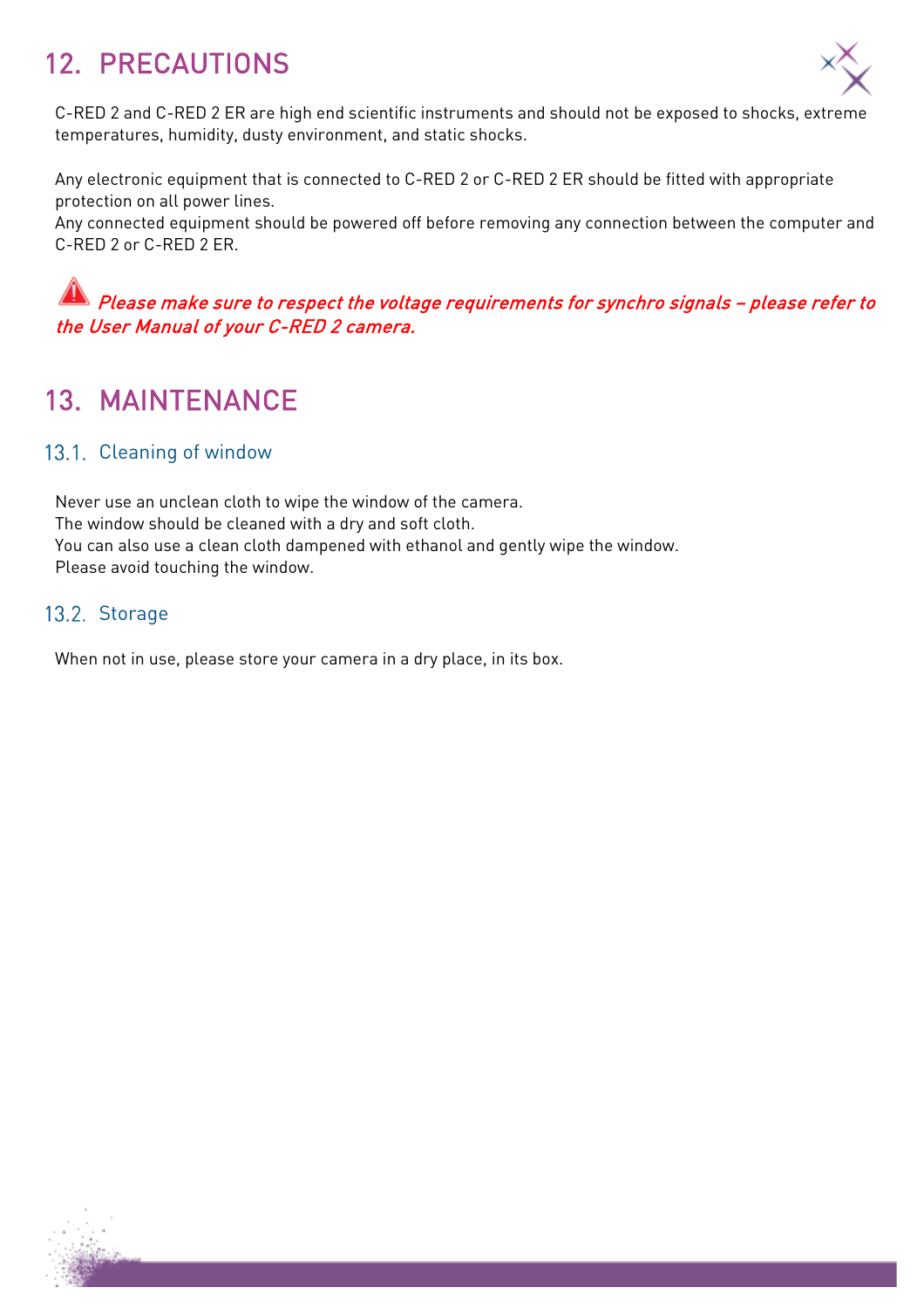## 14. CONTACTS

## 14.1. For the USA:



FIRST LIGHT IMAGING Corp. 185 Alewife Brook Parkway, Ste 210 Cambridge, MA 02138 USA

Tel.: + 33 4 42 61 29 20 E-mail: support@first-light.fr Website: www.first-light-imaging.com

14.2. For the rest of the world:

FIRST LIGHT IMAGING SAS Europarc Sainte Victoire, Bât. 5 Route de Valbrillant, Le Canet 13590 Meyreuil France

Tel.: + 33 4 42 61 29 20 E-mail: support@first-light.fr Website: www.first-light-imaging.com